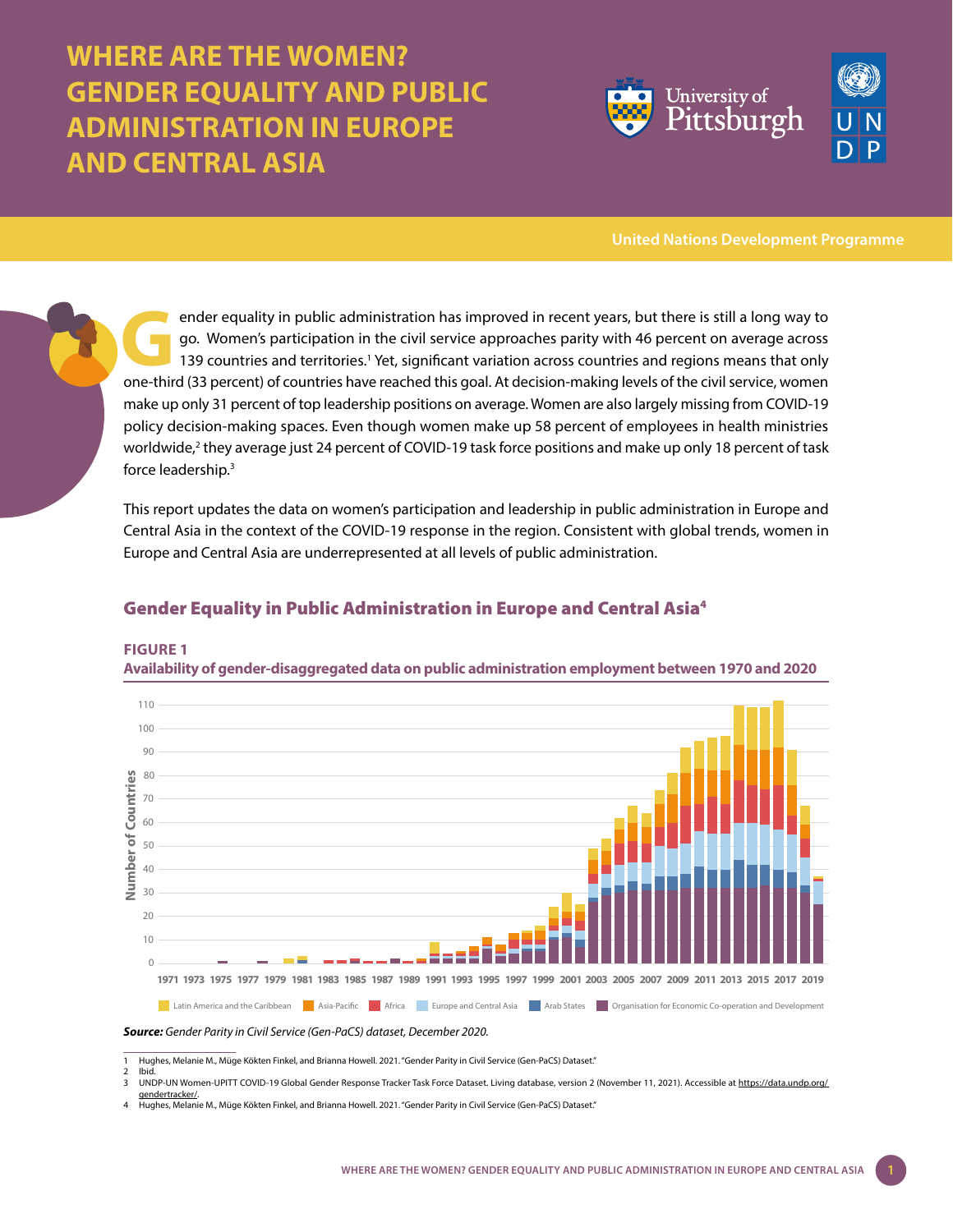The availability of gender-disaggregated data has improved over time in every region of the world, including in Europe and Central Asia. In this region, 16 countries and territories have gender-disaggregated data available on at least one dimension of public administration (see appendix). All 16 countries and territories have data available on overall employment and decision-making, and five have ministry-level data. Intersectional data remains a large gap in the region: data on age is available for only four countries and territories, disability in only three countries and territories, and race/ethnicity only in North Macedonia.5

#### **FIGURE 2**



#### **Percentage of women's participation across all levels of public administration**

| Share of women public administrators in region |     | <b>Number of countries in region</b> |  |
|------------------------------------------------|-----|--------------------------------------|--|
| Lowest share (Turkey)                          | 19% | Women underrepresented<br>q          |  |
| Average                                        | 40% | At gender parity<br>3                |  |
| Highest share (Belarus and Kazakhstan)         | 56% | Women overrepresented<br>ર           |  |

*Note: The graph indicates the overall share of women in public administration for countries in the region using the most recent year of data available. Data prior to 2015 are excluded.* 

*Source: Gender Parity in Civil Service (Gen-PaCS) dataset, December 2020.*

<sup>5</sup> References to Kosovo shall be understood to be in the context of Security Council resolution 1244 (1999). The designations employed and the presentation of material in this brief do not imply the expression of any opinion whatsoever on the part of the Secretariat of the United Nations, UNDP, UN Women, or the University of Pittsburgh concerning the legal<br>status of any country, territory, city or are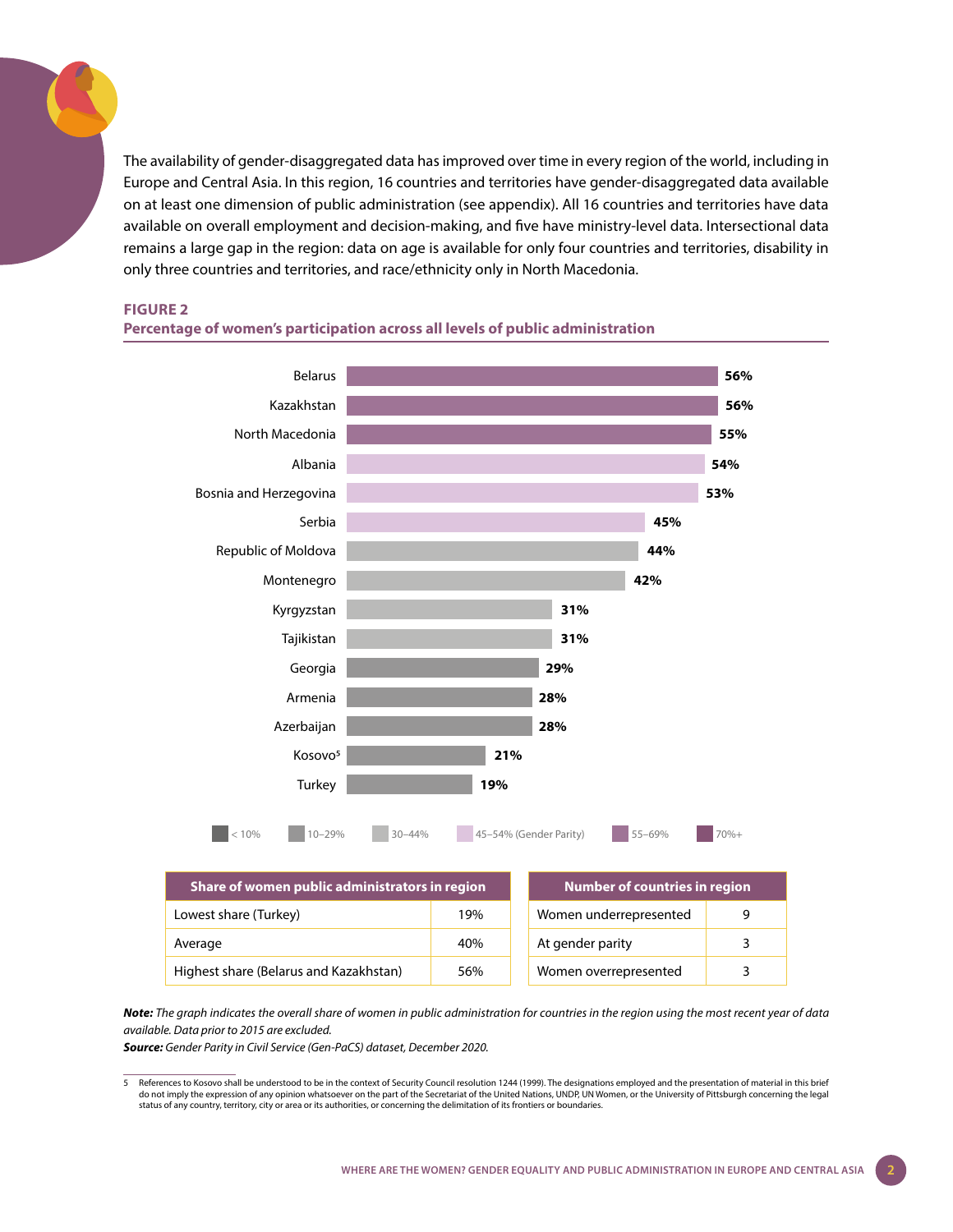#### Women's participation in public administration

In the 15 countries and territories in Europe and Central Asia with data from 2015 or later,<sup>6</sup> women account for 40 percent of civil servants, below the threshold of gender parity.<sup>7</sup> At the country level, three countries reach gender parity: Albania, Bosnia and Herzegovina, and Serbia. Of these countries, only Albania has consistently reported gender equal employment. In fact, women's employment in public administration has not fallen below 54 percent in Albania since 2015. Three other countries surpass gender parity for women: Belarus, Kazakhstan, and North Macedonia. In Belarus and Kazakhstan, women have consistently made up over 56 percent of public administrators for all years of available data since 2015. At the same time, women's underrepresentation remains persistent during this same time period in the nine other countries and territories in the region with relevant data. Women are the most underrepresented in Turkey and Kosovo,<sup>8</sup> where they make up only 19 and 21 percent of public administrators, respectively.

#### Women in public administration decision-making positions



### **FIGURE 3**

**Share of women among public administration decision-making positions**

*Note: Data is displayed for most recent year available. Data prior to 2015 is excluded. Source: Gender Parity in Civil Service (Gen-PaCS) dataset, December 2020.*

Women are underrepresented at all levels of decision-making in public administration in Europe and Central Asia. The region stands out for its relatively widespread reporting of gender-disaggregated public administration data at the highest levels of decision-making.<sup>9</sup> In top leadership positions, women make up only 33 percent of public administrators across 11 countries and territories with available data (see appendix). Women are overrepresented among top leaders only in Albania (55 percent) and reach parity only in Bosnia and Herzegovina (45 percent). Women are underrepresented at this level in all other countries with available data.

At lower levels of decision-making in public administration, this data is reported much less frequently. Across the five countries with available data, women make up only 23 percent of senior management positions in public administration and are underrepresented in all five countries, though they approach parity in Albania (43 percent)

This is largely thanks to the collection and reporting of decision-making public administration data by the European Institute of Gender Equality.<https://eige.europa.eu/>

<sup>6</sup> Countries with data from prior to 2015 were excluded from this analysis. One country in the appendix has data from 2008. Data points are calculated using the most recent year of data available. See appendix for more details.

Parity is defined as an equal number of men and women, however small deviations from 50 percent women and men are expected, in some cases simply because of an odd number of positions. This brief therefore considers parity to have been reached once there are 45 percent women, and women's overrepresentation begins at 55 percent. See footnote 5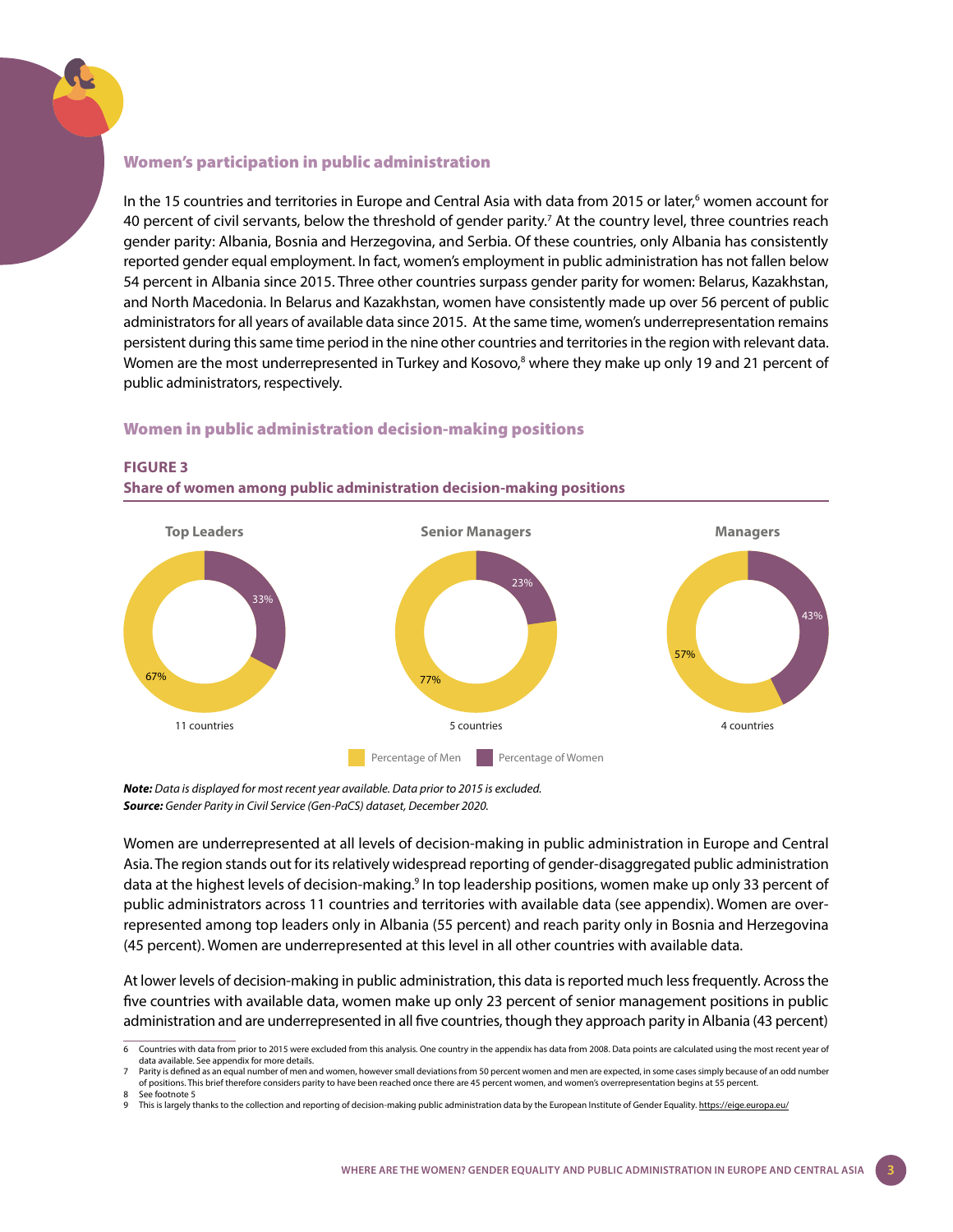and Belarus (44 percent). At the lowest level of decision-making measured, managers within the civil service, women make up 43 percent of members across only four countries with available data. Women reach parity in three of these four countries (Albania, Belarus, and Ukraine). Across all three levels, women are least represented in Turkey, where they make up only eight percent of top leaders and senior managers and 22 percent of managers.

## COVID-19 Leadership and Policy Response in Europe and Central Asia10

## **Women's representation on national COVID-19 task forces11**

COVID-19 task forces are any executive branch institution created by the national government in response to the pandemic. In Europe and Central Asia, there are 21 COVID-19 task forces in 16 countries with gender-disaggregated data, including 14 task forces with membership data and 20 task forces with leadership data. In the region, women's average participation in COVID-19 task forces stands at 19 percent and women lead just five of the 20 task forces. Overall, women are best represented in Turkey (43 percent) and Georgia (37 percent), but there are no task forces in the region that achieve gender parity. Further, there are three task forces made exclusively of men, in Armenia, Kazakhstan, and Ukraine. Consistent with global trends, women are better represented in public health task forces (27 percent) than in multi-sectoral task forces (18 percent). Women make up just 19 percent of both decision-making and expert task forces in the region.

#### Gender sensitive COVID-19 policy response**<sup>12</sup>**

The UNDP/UN Women COVID-19 Global Gender Response Tracker identifies policy measures taken by governments in response to COVID-19 and analyzes them with a gender lens. In Europe and Central Asia, 465 measures have been identified across 18 countries and territories. Of these, 152 (33 percent) are gender sensitive and there has been at least one gender-sensitive measure registered in every country in the region. In total, 91 measures tackle violence against women (17 countries/territories), 41 address women's economic security (16 countries/territories), and only 20 measures (13 countries/territories) focus on unpaid care work. Notably, 11 countries and territories in the region have a holistic gender-sensitive response to the pandemic with at least one measure across each of these three dimensions: Albania, Armenia, Azerbaijan, Kyrgyzstan, North Macedonia, Montenegro, Serbia, Turkey, Ukraine, Uzbekistan, and Kosovo.13

#### Piloting the Gender Equality Seal Award for Public Institutions in the Republic of Moldova<sup>14</sup>

In 2016, UNDP in Moldova worked with six Local Public Administrations (LPAs) to adapt the Gender Equality Seal for Public Institutions to local contexts. The initiative supported the National Strategy on Ensuring Equality between Women and Men (2017-2021). The LPAs promoted institutional change in public administration by updating important human resource policies to make them gender-sensitive. They also developed draft budgets for 2019 and mid-term projections for 2020-2021, which included allocations (two percent of the salary fund) for continuous staff professional development, including on gender equality. Furthermore, the participating LPAs have prioritized gender mainstreaming in their local development strategies and supported the creation of Gender Focal Teams. The LPAs all received diplomas from UNDP in recognition of their efforts to achieve transformational gender equality.

<sup>10</sup> For the most up-to-date information on COVID-19 task forces and policy responses, visit <https://data.undp.org/gendertracker/>.

<sup>11</sup> UNDP-UN Women-UPITT. 2021. "COVID-19 Global Gender Response Tracker Task Force Dataset." Living database, version 2 (November 11, 2021). Accessible at [https://data.undp.org/](https://data.undp.org/gendertracker/) [gendertracker/.](https://data.undp.org/gendertracker/)

<sup>12</sup> UNDP-UN Women. 2021. "COVID-19 Global Gender Response Tracker Policy Measures Dataset." Living database, version 3 (November 11, 2021). Accessible at [https://data.undp.org/](https://data.undp.org/gendertracker/) [gendertracker/.](https://data.undp.org/gendertracker/) 13 See footnote 5.

<sup>14</sup> Finkel, Müge Kökten, Melanie M. Hughes, and Joanna Hill. 2021. *Gender Equality in Public Administration*. New York, NY: UNDP and University of Pittsburgh. [https://www.undp.org/](https://www.undp.org/publications/global-report-gender-equality-public-administration) [publications/global-report-gender-equality-public-administration.](https://www.undp.org/publications/global-report-gender-equality-public-administration)